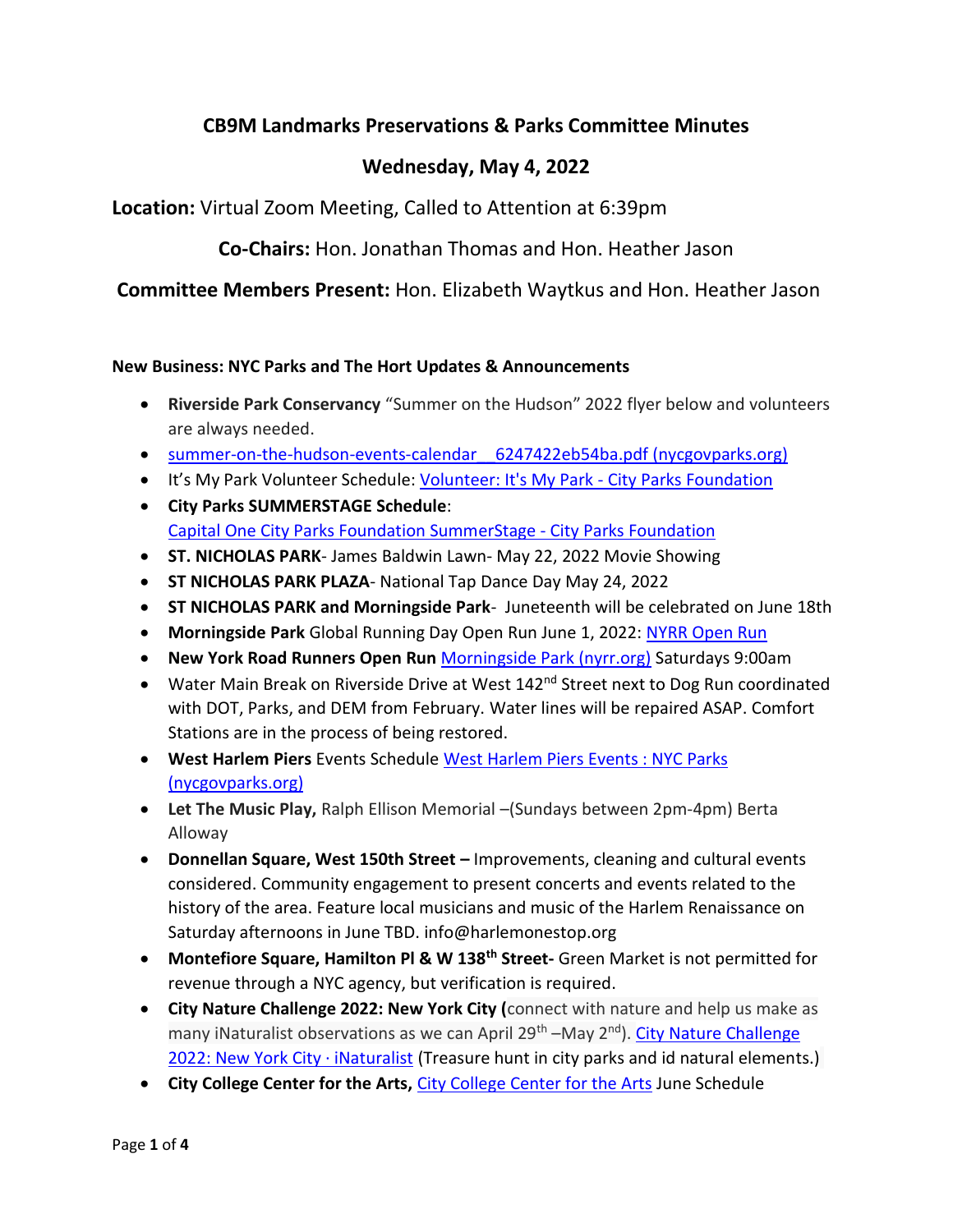- **City College Center for the Arts & The National Jazz Museum in Harlem presents IDILE Sounds of Jazz and Orishas by Melvis Santa May 19-20, 2022** [City College Center for](https://jmih.org/event/city-college-center-for-the-arts-the-national-jazz-museum-in-harlem-presents-idile-sounds-of-jazz-and-orishas-by-melvis-santa/)  [the Arts & The National Jazz Museum in Harlem presents IDILE Sounds of Jazz and](https://jmih.org/event/city-college-center-for-the-arts-the-national-jazz-museum-in-harlem-presents-idile-sounds-of-jazz-and-orishas-by-melvis-santa/)  Orishas by Melvis Santa – [National Jazz Museum in Harlem \(jmih.org\)](https://jmih.org/event/city-college-center-for-the-arts-the-national-jazz-museum-in-harlem-presents-idile-sounds-of-jazz-and-orishas-by-melvis-santa/)
- **Denny Farrell Riverbank State Park** "I Love My Park Day" Saturday May 7, 2022
- **Jane's Walk 2022** [www.mas.org/janes-walk-2022 May 6 -May 8,](http://www.mas.org/janes-walk-2022%20May%206%20-May%208) 2022
- **Jane's Walk 2022 Survey** [2022 Jane's Walk Attendee Post Event Survey FINAL](https://masnyc.typeform.com/to/BzPv2uTT)  [\(typeform.com\)](https://masnyc.typeform.com/to/BzPv2uTT)
- **THE HORT Spring 2022 Programming April through June**
	- $\circ$  Tuesdays 10:30-11:30am Plant Based Cooking with the Community Classes
	- $\circ$  Wednesdays 1-3pm Open Garden Tours. No Registration required. Tropical plants.
	- $\circ$  Thursdays 5pm Local Artists (print making, nature photographer, and herbalist)
	- $\circ$  Saturdays 11am Harlem Hikes (walk around the garden and bird watch)
	- $\circ$  Saturdays 11:30am Family Gardening with activities for kids and adults (plant seeds)
- Please see [www.greenhouseeducationcenter.org,](http://www.greenhouseeducationcenter.org/) email [education@thehort.org](mailto:education@thehort.org) or call 917-902-3940 for additional details.
- **New York "Blue Bulls" Youth Soccer Team**, organized by Hugo Tirado previously utilized the **Jacob H. Schiff Playground** (Amsterdam between West 136th and 138th is undergoing renovations.)
	- $\circ$  Mr. Tirado has been a resident of West 136<sup>th</sup> Street in CB9M since 2005.
	- $\circ$  He started the youth soccer team in 2012 which provides programming for approximately 60 -70 boys and girls between the ages of 6 and 13.
	- o Money is raised for equipment and uniforms by selling snacks and beverages.
	- o He is currently seeking alternative space for a soccer practice field.
	- o Language barriers may have impeded communications that this playground would be undergoing renovations.
	- $\circ$  Mr. Tirado previously renewed his permits in person on 66<sup>th</sup> Street and has copies of these previously issued permits.
	- $\circ$  This permit office closed during the pandemic. Mr. Tirado has language and technology challenges and had difficulty applying online or understanding the online process. Unfortunately, his group's previous practice time slot was given to another organization.
	- o NYC Parks claims that all permit holders were notified prior to construction of the closure.
	- o It is typical that Parks Permits prioritize youth sports activities.
	- o The playground is scheduled to re-open in 2023.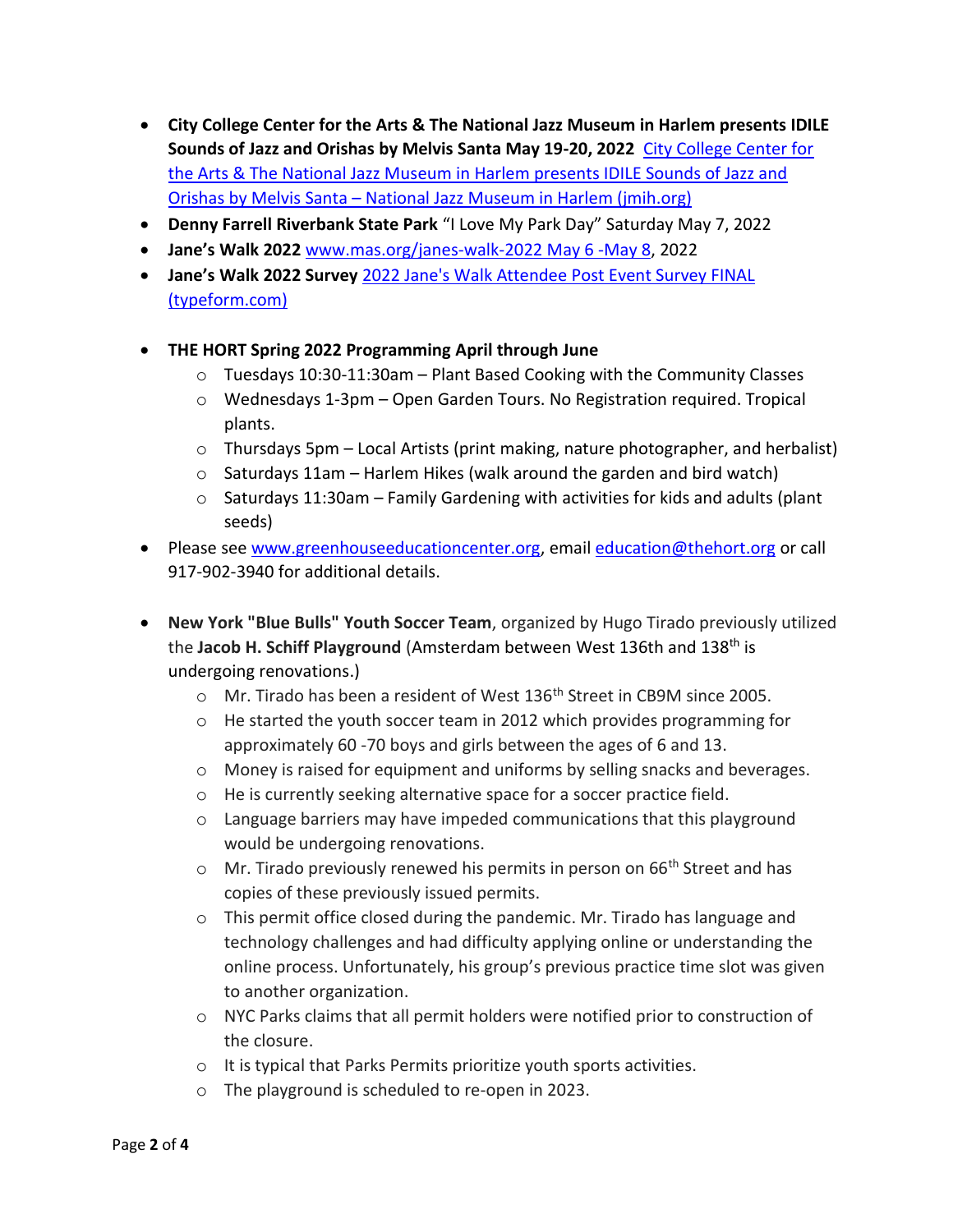- $\circ$  Mr. Tirado is exploring soccer field areas and a permit outside CB9M at 175<sup>th</sup> and Ft. Washington as an alternative.
- **472 West 145th Street (Between Amsterdam and Convent Avenues) Railing and Gates – Metropolis Group, Landmarks Preservation Commission(LPC) Letter of Support (LOS)**
	- o The original application **PROPOSED**: **THE NEW IRON FENCE AND OPENINGS IN LOW CONCRETE WALL**
	- o This property contributes to the Hamilton Heights/Sugar Hill Historic District.
	- $\circ$  The applicant states that this is a single family rowhouse with owners who are seeking to close the front yard opening to the sidewalk which will provide protection from drug users, defecation in the areaway, and garbage dumping.
	- $\circ$  The applicant claims that there has been multiple police calls to the property.
	- o There is an increased feeling of being unsafe. A fence at the front and side will protect the owner occupants from some of the elements mentioned above.
	- $\circ$  Additionally, the applicant wishes to remove part of the two inner areaway low concrete walls on both sides of the path leading to the main entrance.
	- $\circ$  Both of these low concrete walls contain planters the applicant claims are difficult to water the plants and clean the accumulating debris.
	- o The removal of part of the lower concrete walls prompted the LOS from LPC.
	- $\circ$  The CB9M committee members and public input do not support the partial removal of the lower concrete walls to provide openings.
	- o There is a secondary door leading into the left facing areaway from the rowhouse and a proposed gate from the street which will provide access for watering the plants and cleaning.
	- o The right facing side planter area contains existing basement access steel doors into the planter area.
	- $\circ$  The height of the low concrete wall is insignificant and believed to be 12" to 18."
	- $\circ$  The applicant also desired to paint the lower concrete walls all black which LPC and the CB9M committee members do not support.
	- o Masonry repairs to the low concrete walls are included and supported.
	- o LPC has designated that the lower concrete wall must be painted brown or the same color that currently exists and matches the cornice. Present CB9M and public input concur with this requirement.
	- $\circ$  The applicant wishes to use the ornamental detail from the existing window bars to replicate the detail of proposed railings and gates. It was advised that the proposed design should not be over stated if the detail presented is not original.
	- $\circ$  New fences are proposed on the front center of the entrance path and left facing entrance to a garden pot area.
	- $\circ$  The front center gate will be centered on the rowhouse entrance door and will be set back approximate two feet in order for the railing to follow the curvature of the existing low concrete wall.